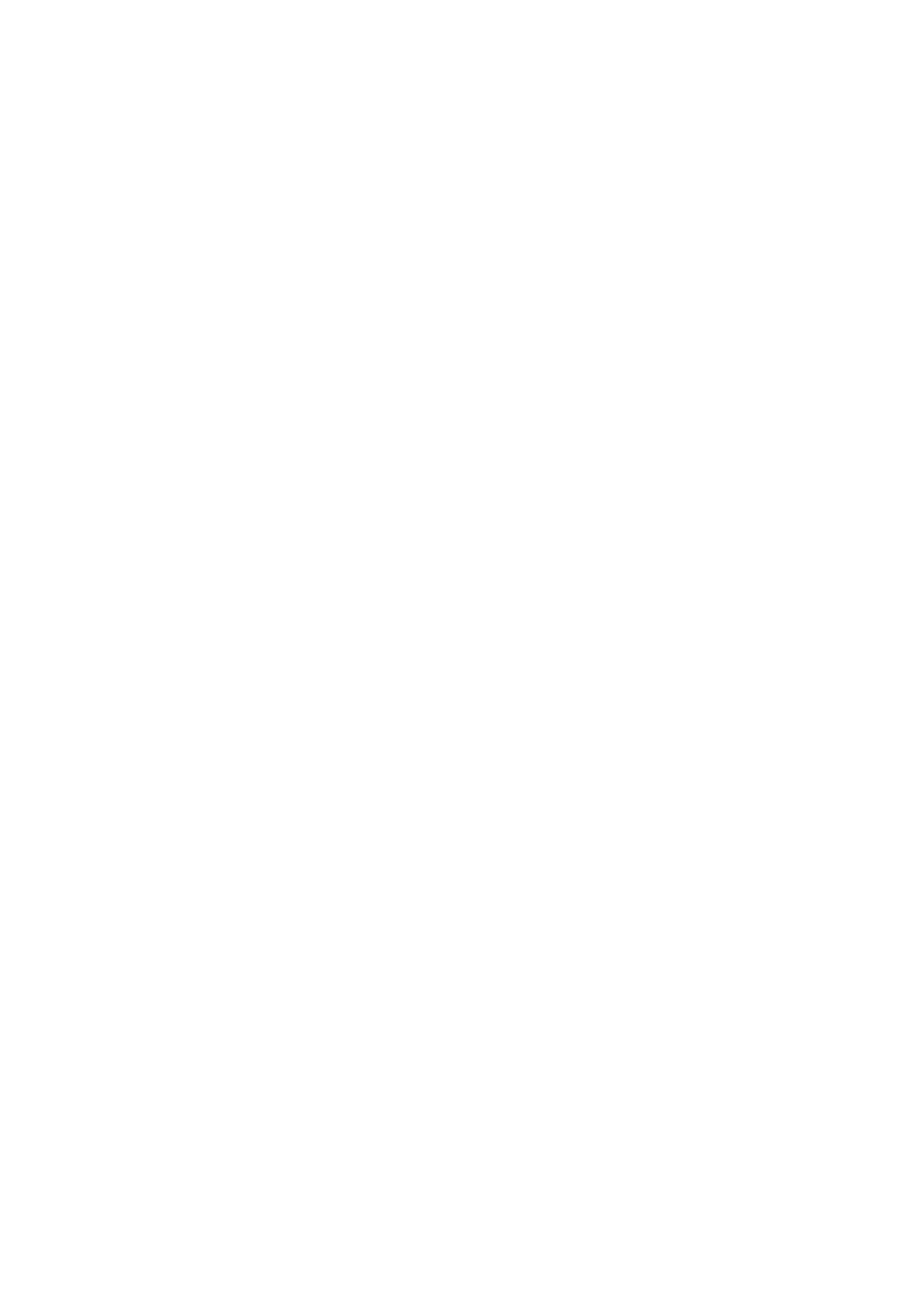### **CONTENTS**

| <b>Section</b>                                                                                |                                                                               |                |  |  |  |  |
|-----------------------------------------------------------------------------------------------|-------------------------------------------------------------------------------|----------------|--|--|--|--|
| Greater expectations                                                                          |                                                                               |                |  |  |  |  |
|                                                                                               | I. Why did we carry out these visits?                                         | 3              |  |  |  |  |
| 2.                                                                                            | How did we carry out these visits?                                            | 4              |  |  |  |  |
| 3.                                                                                            | What we found:                                                                | 5              |  |  |  |  |
|                                                                                               | a) Planning care                                                              | 5              |  |  |  |  |
|                                                                                               | b) Consent to treatment and the Adults with Incapacity (Scotland) Act 2000    | 6              |  |  |  |  |
|                                                                                               | c) Physical health care                                                       | 6              |  |  |  |  |
|                                                                                               | d) Activities                                                                 | 7              |  |  |  |  |
|                                                                                               | e) Inclusion                                                                  | 7              |  |  |  |  |
|                                                                                               | f) Written information                                                        | 7              |  |  |  |  |
|                                                                                               | g) Personal finance                                                           | 8              |  |  |  |  |
|                                                                                               | h) Delayed discharge                                                          | 8              |  |  |  |  |
|                                                                                               | i) Available nursing staff                                                    | 9              |  |  |  |  |
|                                                                                               | j) The environment                                                            | 9              |  |  |  |  |
|                                                                                               | k) Locking doors                                                              | $\overline{0}$ |  |  |  |  |
|                                                                                               | 4. Overall impressions                                                        | $\mathbf{L}$   |  |  |  |  |
| Appendix 1: Chart $I - Age$ range of patients in the wards and units at the time of the visit |                                                                               |                |  |  |  |  |
| Appendix 2: Bibliography                                                                      |                                                                               |                |  |  |  |  |
|                                                                                               | $14 - 15$<br>Appendix 3: Checklist for managers of continuing-care facilities |                |  |  |  |  |
|                                                                                               | 16<br>Contact us                                                              |                |  |  |  |  |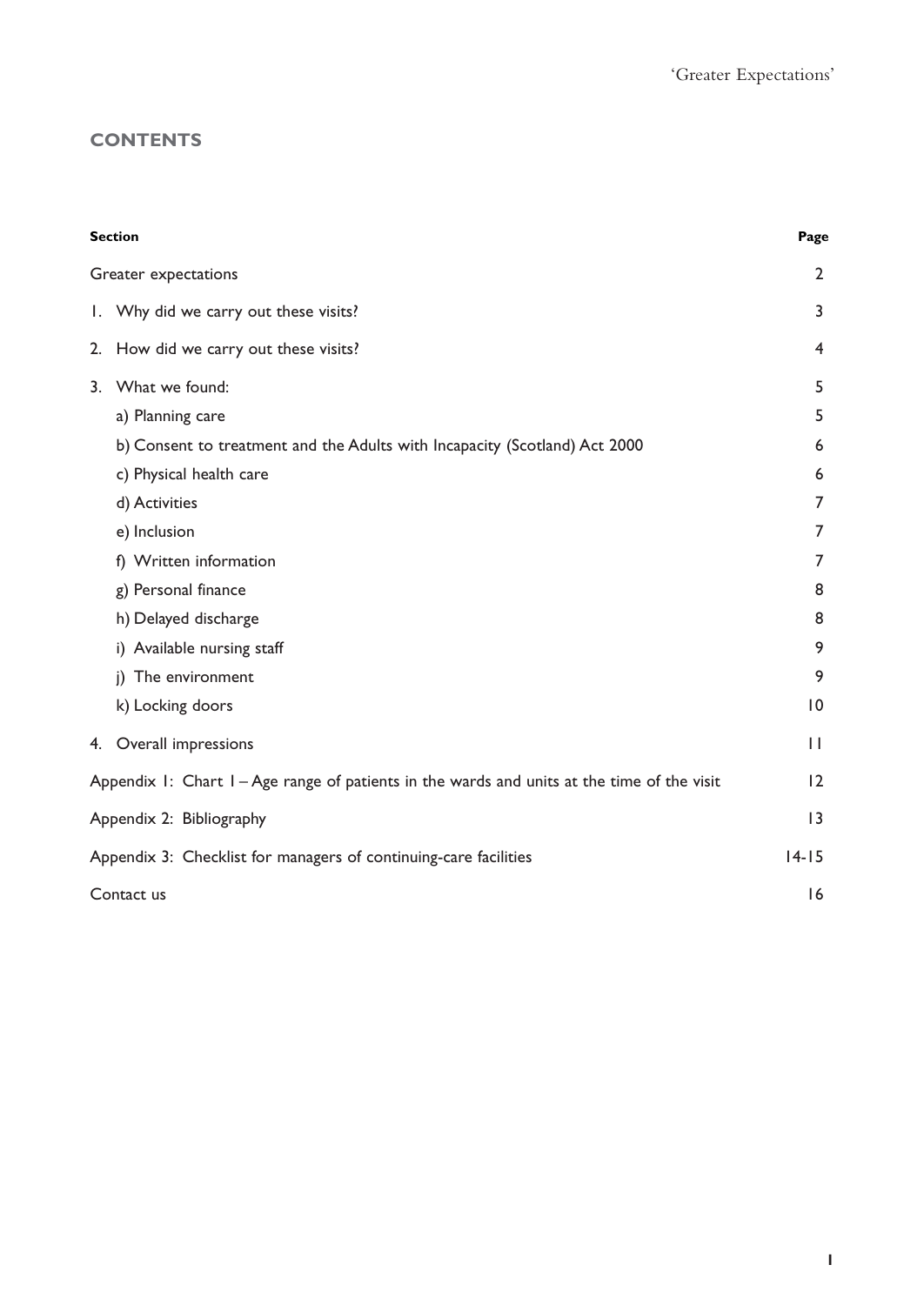### GREATER EXPECTATIONS

**In January 2003 we visited 18 wards or units in Scotland that provide continuing care to over 350 people. These units provide care to people with severe and enduring mental illness. For people who are likely to be in hospital for a long time these facilities should be homely and should encourage activity, as well as providing skilled therapeutic treatments.While we found some evidence of good and creative approaches to care, our overall impression was of the dullness of life for people living in continuing-care settings. We were concerned about:**

- **the apparent low level of therapeutic, rehabilitative and recreational activities;**
- **the drabness of many of the wards and units we visited; and**
- **how little patients know about their treatment.**

**While we recognise the challenges to staff in providing care in often inappropriate environments, we believe that service providers, managers and clinical staff should have 'greater expectations' of what can be done in providing high-quality care to people with severe and enduring mental illness.**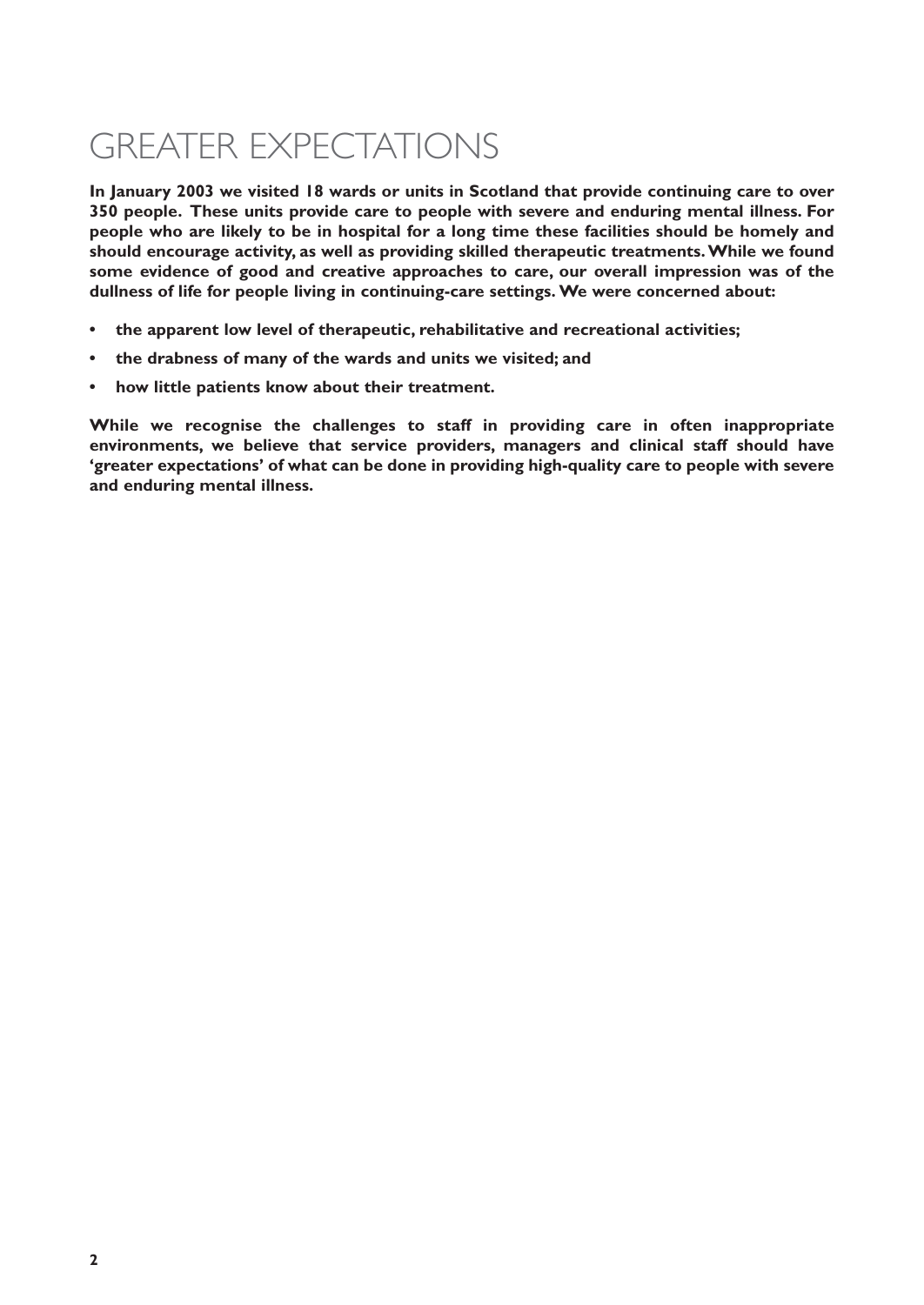## 1. WHY DID WE CARRY OUT THESE VISITS?

Over the past years the move to community-based mental-health care has brought about a reduction in the number of people living in hospital in Scotland. Bed numbers in general psychiatry and the psychiatry of old age have fallen from 13,796 in 1990-1991 to 7,561 in 2000-2001. However, there are still a large number of people with severe and enduring mental illness living in adult continuing-care wards.

Through our visit programme and from recent investigations we have concerns about the quality of life of those people who continue to live in hospital. We decided to carry out a number of unannounced visits to continuing-care wards and 'slow stream' rehabilitation wards for people who have severe and enduring mental illness (not dementia).

The main purpose of these visits was to get the views of patients who were unlikely to be able to contact us during our usual hospital visits and to build a picture of the quality of life for people who are living in inpatient continuing-care wards or units.We wanted to gather information and gain an impression on what it is like to live in the wards and units we were visiting. For example, does the person we were visiting have, as far as possible, a reasonably fulfilling life? Is he or she recognised by the service as an individual with his or her own wishes? Is his or her freedom of movement unnecessarily restricted? Does he or she have ordinary experiences like shopping for their own clothes and personal items or going to the cinema or theatre outside of the hospital or unit? Do staff actually know their patients and communicate in a meaningful, and respectful, way with them?

The visits also gave us the chance to gather information from staff on some of the issues mentioned above, for example, systems of reviewing patients, arrangements for physical health care, the general availability of appropriate activities, therapeutic interventions and resources such as using appropriate staff consistently.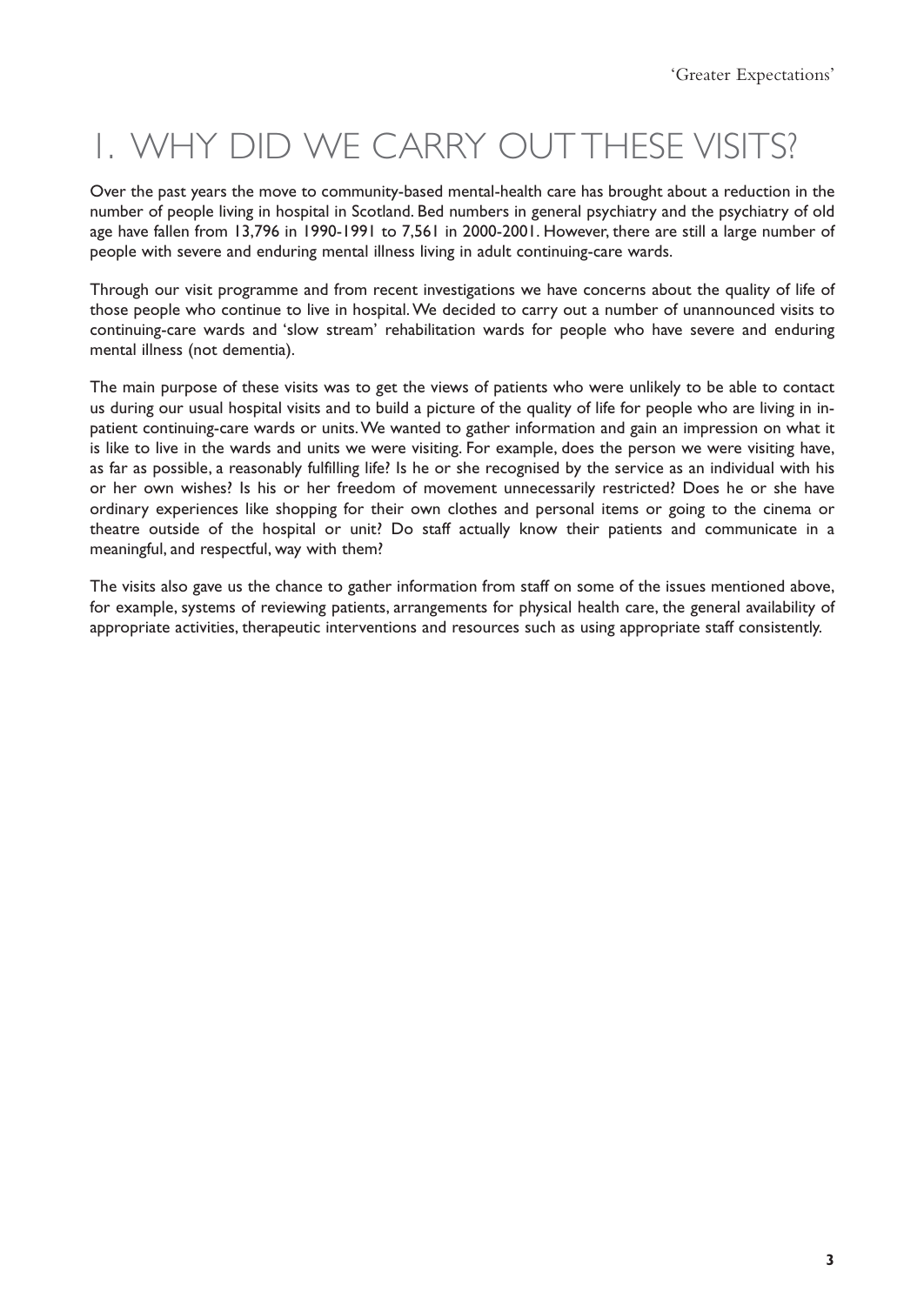## 2. HOW DID WE CARRY OUT THESE VISITS?

In January 2003 we visited 18 wards and units from Dumfries to Inverness. Each visit was carried out by two of our representatives and lasted around two hours.We carried out the visits over a period of a week and they took place at various times during the day and early evening. We carried out structured interviews with 30 patients and met and spoke informally with many more, either individually or in groups.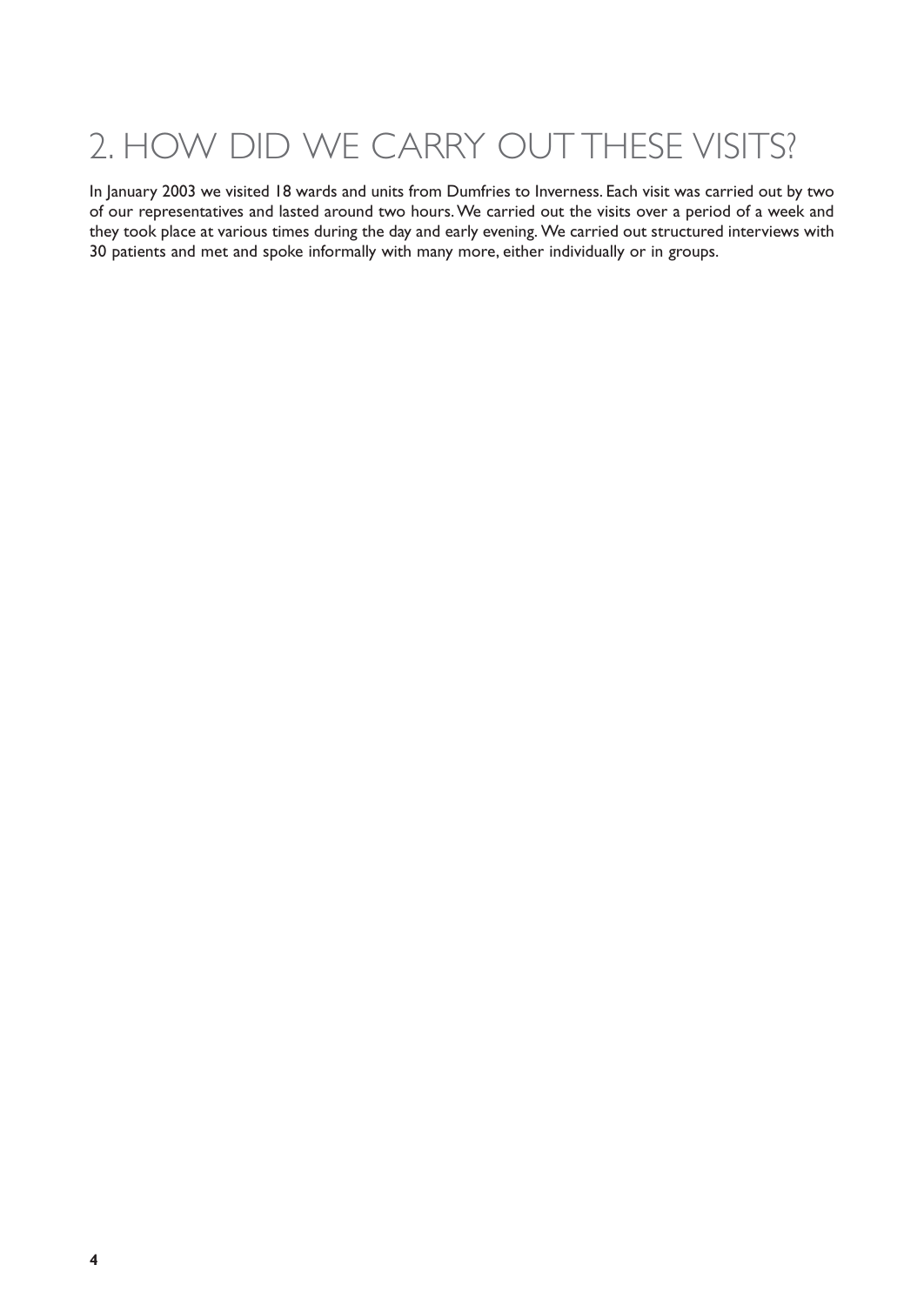### 3.WHAT WE FOUND:

We do not underestimate the challenge for staff in caring for people whose illnesses are severe enough that they have to live in hospital.Those illnesses often lead to an apparent lack of motivation and lack of interest in life outside the ward. We did see a few attempts at creative approaches to getting people with severe illness involved in activities that may have therapeutic benefit and enrich their lives.We saw a few examples of accessing local community and educational facilities. We saw some attempts at promoting the use of befrienders. We saw efforts at promoting a homely environment and working to develop links with patients' councils and local advocacy services. However, these efforts were quite rare and we were left with many concerns. Staff complained about the lack of finance for activities outside the care setting and for transport. We were left with an impression that life, with very few exceptions, is likely to be dull for those who live in hospital. We think that staff can have too low expectations of what is possible for people in continuing-care settings and that they underestimate the benefits of helping people to be more involved in life outside hospital.There appears to be a lack of importance given to making sure that patients have access to a private telephone.There is an apparent low priority given to using advocacy services.

Staff clearly believed that all their patients either had a personal plan of activities off ward or access to activities at the time of our visits (that took place at various times during the day). However, at the time of our visits, 90% of the total number of patients who were living in the wards we visited were present in the wards at the time. It is important to remember that a large proportion of this group of patients' lives is being spent in hospital.Around 57% of the patients in the wards we visited have been living in hospital for over 10 years (see chart I in appendix I).

#### **a) Planning care**

We asked staff if they held regular meetings to plan care for their patients and if all patients had individual care plans. Staff in every ward we visited said that all their patients had individual care plans and that these were regularly reviewed which involved the patient, nursing, medical and other staff.The frequency of care-planning meetings for each patient ranged from one to 12 months. It was reported that attendance by various disciplines of staff varied according to the need staff believed was there. In some wards, social work staff only attended when staff were considering discharging a patient from hospital.

Information from our interviews with individual patients showed that reviews were largely taking place as described. However, five of the 30 patients we interviewed had no case history in their records. We believe it to be very important that a clear case history is available to make sure that care staff and staff making treatment decisions are fully aware of the patient's background and clinical history.All the patients we interviewed, except two, had a care plan and all of the care plans showed evidence of a review within the last 12 months.

While all of the units we visited reported that they involved patients in planning their care, the message from most of the patients we visited was that they;

- were not aware what their treatment was apart from medication;
- were not aware of what the medication was for; and
- did not give us an impression that they were involved in their care.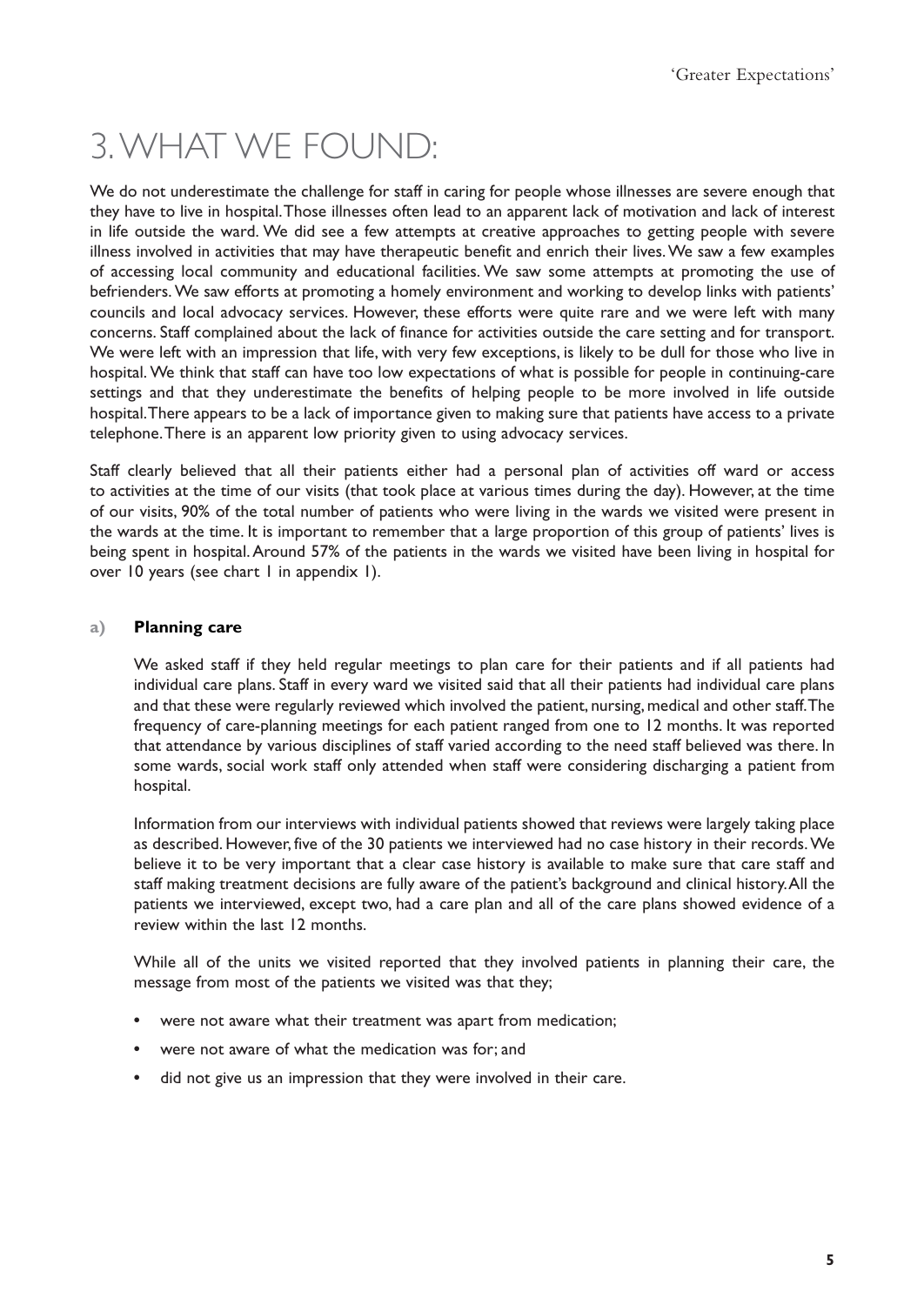#### **b) Consent to treatment and the Adults With Incapacity (Scotland) Act 2000**

We were struck that only two of the patients we interviewed had completed certificates of incapacity in their medical files. Most patients we met had very limited knowledge or understanding about their treatment. We found it hard to accept that many of the patients we met were in a position to give informed consent to their treatment.

| Hospital or care unit | Ward             | <b>Individual</b><br>plans | Regular<br>reviews | Frequency<br>(months) | Who is involved? | Health<br>reviews | <b>Frequency</b><br>(months) |
|-----------------------|------------------|----------------------------|--------------------|-----------------------|------------------|-------------------|------------------------------|
| Ailsa                 | Crossraguel      | Yes                        | Yes                | 6                     | <b>PMNOS</b>     | Yes               | 6                            |
| Bellsdyke             | <b>Trystview</b> | Yes                        | Yes                |                       | <b>PMNOO</b>     | Yes               | Y                            |
| <b>Borders</b>        | Galavale         | Yes                        | Yes                |                       | <b>MNO</b>       | No                | As necessary                 |
| Crichton              | Lahraig          | Yes                        | Yes                | 6                     | <b>PMNOSRA</b>   | Yes               | 6                            |
| Dykebar               | Ward 9           | Yes                        | Yes                | I                     | <b>PMN</b>       | Yes               | 12                           |
| Hartwoodhill          | Gigha            | Yes                        | Yes                | I and 12              | P(M)NSRA         | Yes               | 12                           |
| Hartwoodhill          | Skye             | Yes                        | Yes                | $1$ and $12$          | PN (M)           | Yes               | 12                           |
| Highland              | Drumboe          | Yes                        | Yes                | 6                     | <b>MNS</b>       | Yes               | No system                    |
| Leverndale            | Southview        | Yes                        | Yes                | 12                    | <b>PMNSRA</b>    | Yes               | 12                           |
| Lochgilphead          | Arran            | Yes                        | Yes                |                       | <b>PMNSRA</b>    | Yes               | As required                  |
| Murray Royal          | Almond           | Yes                        | Yes                | 3                     | <b>PMNOSR</b>    | Yes               | 3                            |
| Royal Cornhill        | Fyvie            | Yes                        | Yes                | $3$ to $6$            | <b>PMN</b>       | Yes               | 12                           |
| Royal Edinburgh       | Swanston         | Yes                        | Yes                | 6                     | <b>PMNORA</b>    | Yes               | 12                           |
| Royal Edinburgh       | Craiglea         | Yes                        | Yes                | 3                     | <b>PMNOSRO</b>   | Yes               | 6                            |
| St Johns              | <b>ICCU</b>      | Yes                        | Yes                | 12                    | <b>PMNOSRA</b>   | No                | Ad Hoc                       |
| Stratheden            | Falkland         | Yes                        | Yes                | $ $ to 3              | <b>PMNORA</b>    | Yes               | 'Continuous'                 |
| Stratheden            | Lindores         | Yes                        | Yes                | 3                     | <b>PMNR</b>      | No                | Does not apply               |
| Stratheden            | Kinnaird         | Yes                        | Yes                | Varied                | <b>PMNOSA</b>    | Yes               | $6$ to $12$                  |

**Table 1 – Planning care**

*P(patient) M(medical) N(nursing) O(occupational therapy) S(social work) R(relative) A(advocate) Medical staff involved in annual reviews*

#### **c) Physical health care**

Phelan (2001) in a *British Medical Journal* editorial wrote *"Over 60 years ago the BMJ reported an association between mental illness and poor physical health. Subsequent research, in many countries, has consistently confirmed that psychiatric patients have high rates of physical illness, much of which goes undetected."*

Most of the 18 wards we visited reported that there was a system in place to make sure regular health reviews were carried out. However, three wards reported that there was no system. In six cases there was no evidence of a physical health-care review in the last 12 months. Interestingly, the patients who had no record of a physical health review all lived in wards where staff reported that there **was** a review system.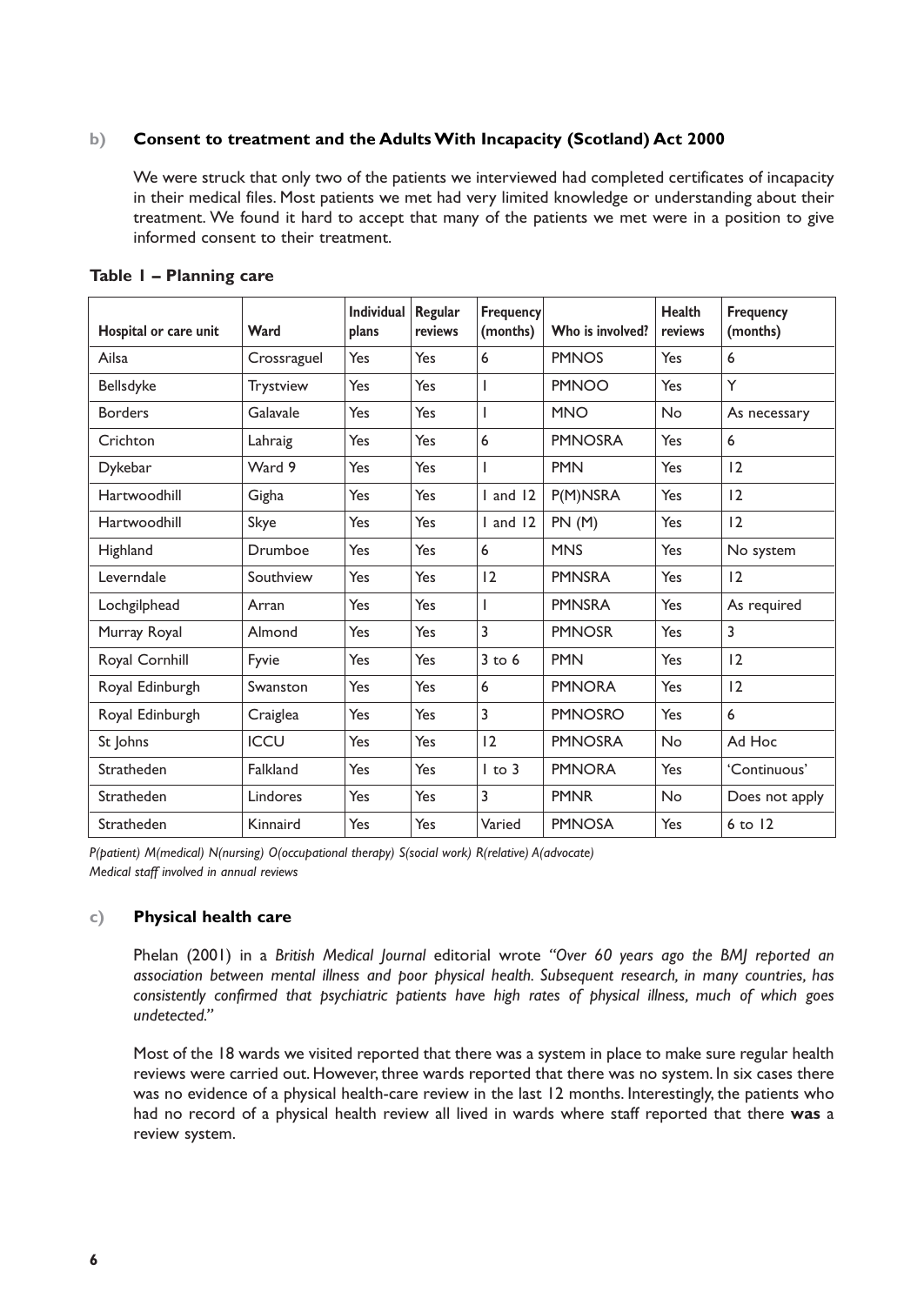We believe that staff must carry out regular reviews of the physical health of patients in continuing-care settings.The aim must be to improve the physical health of those people with severe mental illness. However, simply reviewing the physical health of patients in continuing-care settings is not the end of the story. Staff should think about working with patients to encourage them to take regular exercise, eat healthily and help, when patients' want, to reduce or stop smoking.

#### **d) Activities**

We asked staff:

- if patients had their own activity programmes;
- who is involved in the activities; and
- if there are activities outside the ward or unit.

Thirteen of the 18 wards reported that patients had individual programmes. Of the patients we interviewed, around 50% had their own programmes. It was reported that in all the wards nurses were involved in activities. In 12 wards Occupational Therapy was involved, in six recreation and activity staff were involved and in four wards volunteer staff were regularly involved. In all but one of the wards staff said that patients had access to other activities.

#### **e) Inclusion**

We were interested to see how involved patients were in their treatment and what opportunities there were for getting involved in life outside the ward or unit they were living in. In all of the wards except one, staff reported that patients had the opportunity to be involved in discussions about their care and eight reported that advocates were involved. However, only one of the 30 patients who asked for an interview had an advocate, although 15 wards reported that patients had access to advocacy. Ten patients told us that they had visitors, some only very occasionally. None of those people we interviewed had a befriender although staff in eight wards reported that there was access to befriender schemes. Only five of the 30 patients we interviewed had had any kind of holiday away from the ward in the past two years. We were concerned to find that in eight wards there was no access to a phone with a reasonable degree of privacy.

#### **f) Written information**

Of the 18 wards or units we visited, ten had some form of written information for patients. The information ranged from a restating of named-nurse policies and a copy of the patient's charter, to leaflets that gave more detail about life in the particular ward. We believe that using written information more would benefit the patients we visited. We think it would be helpful for people in hospital to have written information about such things as:

- treatment;
- activities;
- what to do if you have a question about your care;
- personal finances; and
- how to arrange to go to the shops.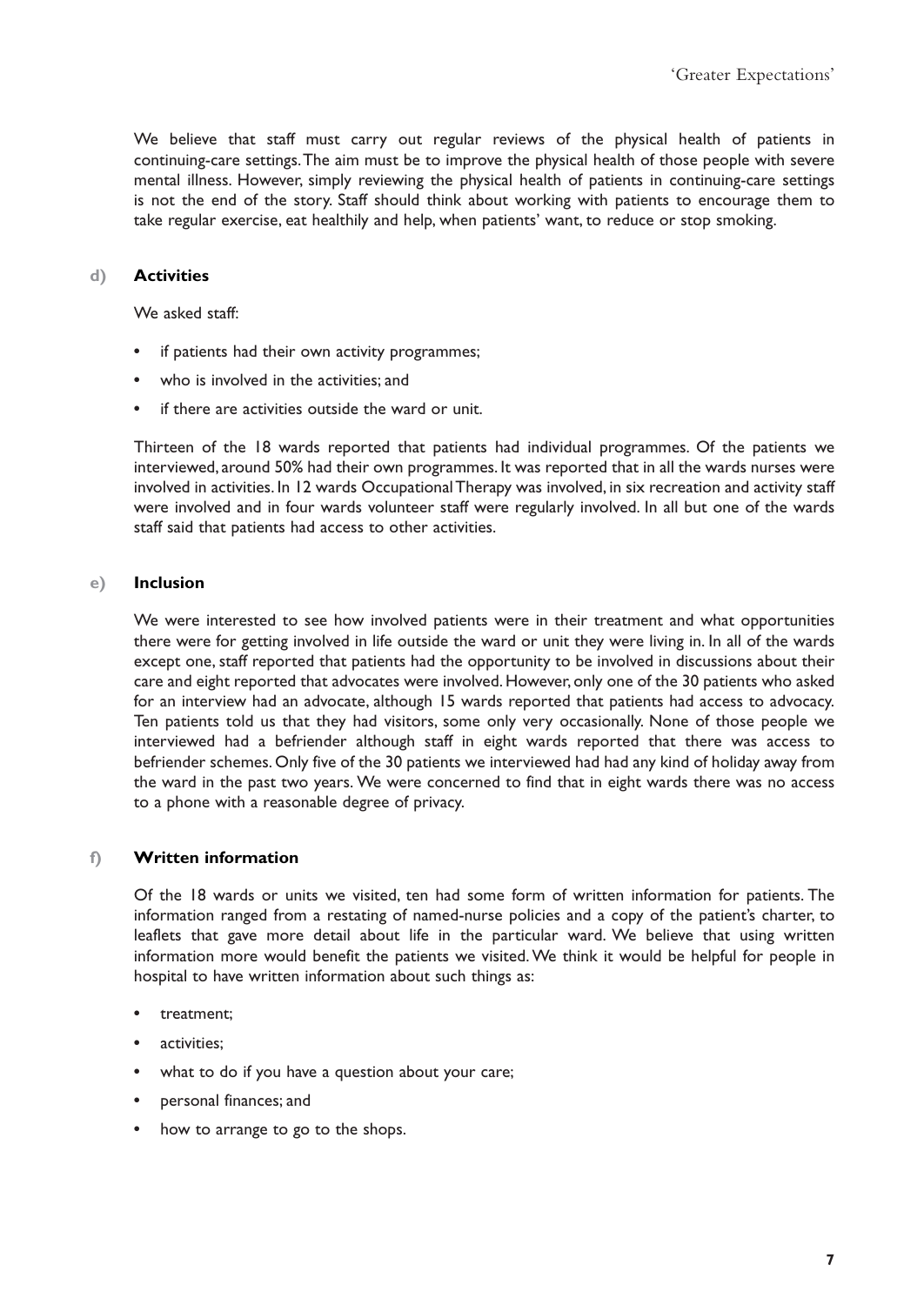We also thought that given the uncertainty about their treatment many of the patients appeared to have, access to their own treatment plan would be a useful way of helping people to understand their current treatment and plans for the future.

#### **g) Personal finance**

Weekly income for the individual patients we visited ranged between £3.50 cash (plus cigarettes bought for the patient) to £31.40, with most patients visited receiving the basic personal allowance of around £15 a week. While we did not ask detailed questions about how personal funds are managed we think it is important that people in continuing care have opportunities to manage their personal money and are able to access shops and services in as normal a manner as possible.Around 44% of the patients currently living in the wards we visited have been declared incapax. However, our impression was that there were greater opportunities to include budgeting and personal choice in the patients' day-to-day lives.

Staff in many of the wards we visited reported that there were limited funds available for rehabilitative activities and to support a social life for patients outside the care environment.

In one ward we identified that a patient had recently been served with a writ in connection with a Council Tax debt. Staff were not sure about the legal position and had allowed Sheriff's Officers to serve the writ despite the patient receiving benefits. Our further enquiries have led to the hospital giving staff guidance on how to deal with these situations in the future.

Few staff were aware of what the effect of introducing Part 4 of the Adults With Incapacity (Scotland) Act 200 would be.

#### **h) Delayed discharges**

Of the 392 patients living in the wards we visited staff reported that there were ten patients whose discharge was currently delayed for over a year. Four patients were delayed for between two and three years and two patients were delayed for over three years.We were not told that there were particular problems in getting assessments carried out but it is clear that the drive to move patients from hospital wards is often due to the unit closing down.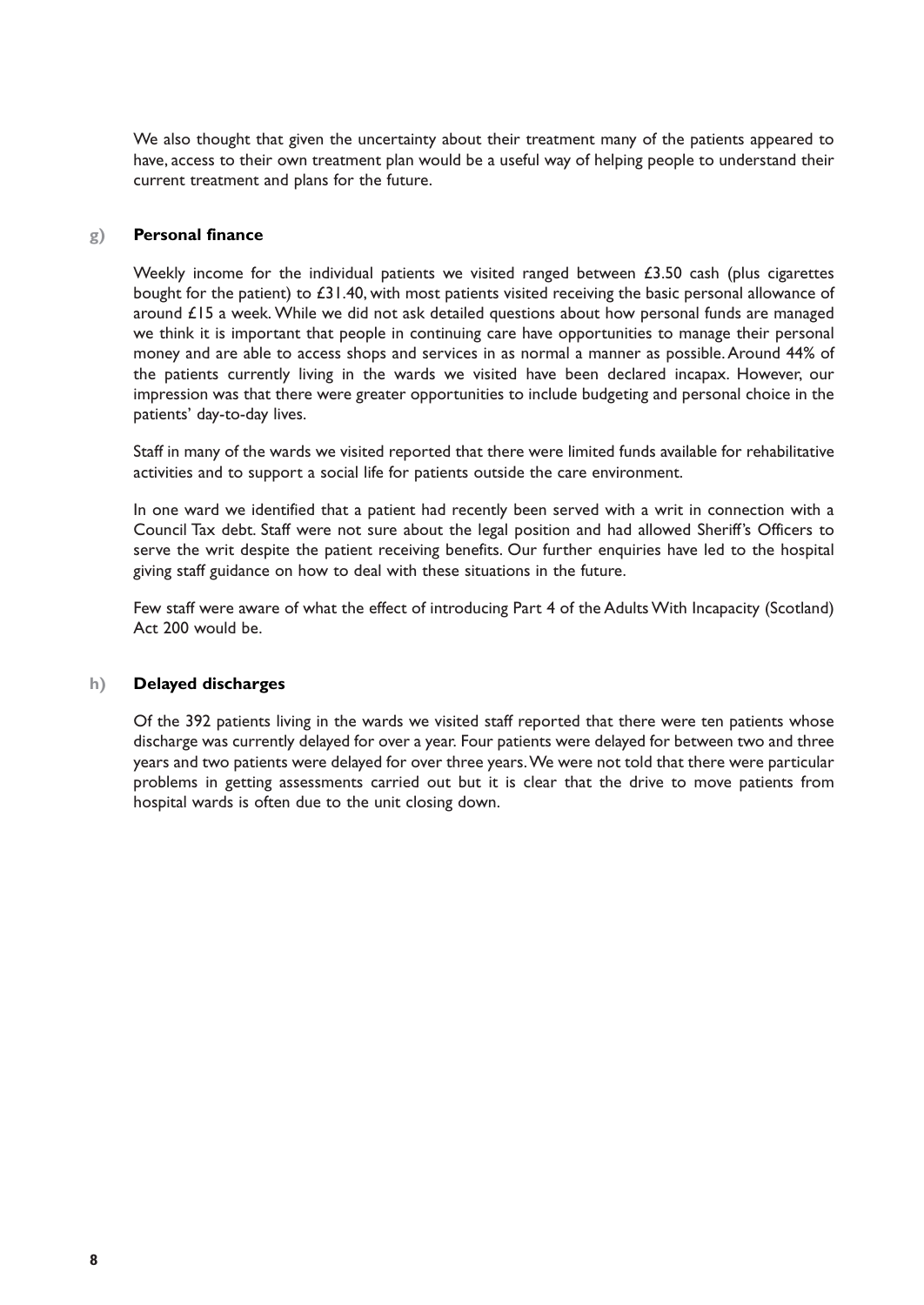|                 |             | <b>Agreed</b>  |                         | <b>Actual</b>  |                |                         |
|-----------------|-------------|----------------|-------------------------|----------------|----------------|-------------------------|
| Hospital        | Ward        | R              | N/R                     | R              | N/R            | <b>Bank</b>             |
| Ailsa           | Crossraguel |                |                         | ı              | 3              |                         |
| Bellsdyke       | Trystview   | $\overline{2}$ | $\overline{7}$          | $\overline{2}$ | $\overline{7}$ |                         |
| <b>Borders</b>  | Galavale    | $\overline{2}$ | ı                       | $\overline{2}$ |                |                         |
| Crichton        | Lahraig     | 3              | $\overline{2}$          | 3              | $\overline{2}$ |                         |
| Dykebar         | Ward 9      | $\overline{2}$ | 5                       | $\overline{2}$ | 5              |                         |
| Hartwoodhill    | Gigha       | $\overline{2}$ | $\overline{2}$          | 3              | $\overline{2}$ |                         |
| Hartwoodhill    | Skye        | $\overline{2}$ | $\overline{2}$          | $\overline{2}$ | $\overline{2}$ |                         |
| Highland        | Drumboe     | $\overline{2}$ | 3                       | $\overline{2}$ | $\overline{2}$ |                         |
| Leverndale      | Southview   | 6              | 3                       | 6              | 3              |                         |
| Lochgilphead    | Arran       | $\overline{2}$ | $\overline{2}$          | I              | $\overline{2}$ | T                       |
| Murray Royal    | Almond      | ı              | $\overline{2}$          | $\overline{2}$ |                |                         |
| Royal Cornhill  | Fyvie       | $\overline{2}$ | 3                       | $\overline{2}$ | $\overline{3}$ | I                       |
| Royal Edinburgh | Swanston    | $\overline{1}$ | 3                       | T              | $\overline{2}$ | I                       |
| Royal Edinburgh | Craiglea    | $\overline{2}$ | $\overline{\mathbf{4}}$ | ı              | 4              |                         |
| St Johns        | <b>ICCU</b> | $\overline{2}$ | 3                       | $\overline{4}$ | ı              |                         |
| Stratheden      | Falkland    | $\overline{2}$ | $\overline{2}$          | 3              |                |                         |
| Stratheden      | Lindores    | $\overline{2}$ | $\overline{2}$          | T              | $\overline{2}$ |                         |
| Stratheden      | Kinnaird    | 3              | ı                       | 3              |                |                         |
| <b>Totals</b>   |             | 38             | 47                      | 41             | 44             | $\overline{\mathbf{4}}$ |

#### **Table 2 – Nurse staffing**

*R – registered nurse N/R – non-registered nurse*

#### **i) Available nursing staff**

We believe that consistent staffing is important in providing continuing care. Because of this we thought it appropriate to ask what staff were available at the time of our visit. We asked what the agreed level of staffing was and what staff were actually on duty at the time of our visit.

As we can see in table 2, the agreed staffing levels reported to us were a total of registered and unregistered nursing staff of 85.At the time of our visit there were 85 staff on duty including a total of four bank staff. It appeared that staffing levels were being met without relying too much on bank staff who may not know the patients in their care.

#### **j) The environment**

We asked our visitors to give their impressions of the wards we visited.Many of the facilities we visited were wards in old institutions, some of which had been refurbished to a certain degree. Of the 18 wards and units we visited, 11 had some form of dormitory accommodation.The patients we spoke to seemed to want single rooms and they would certainly offer more personal private space. However, in one ward, patients commented that because there was no way of locking the door to their rooms they often felt quite vulnerable. We believe that it is entirely reasonable for patients to be able to lock their own bedroom door. If there are concerns about patient safety, there are systems that allow staff to override bedroom door locks. We were disappointed to see how few wards provided lockable secure storage for patients' personal belongings. We believe this is all the more important for people who have to share accommodation.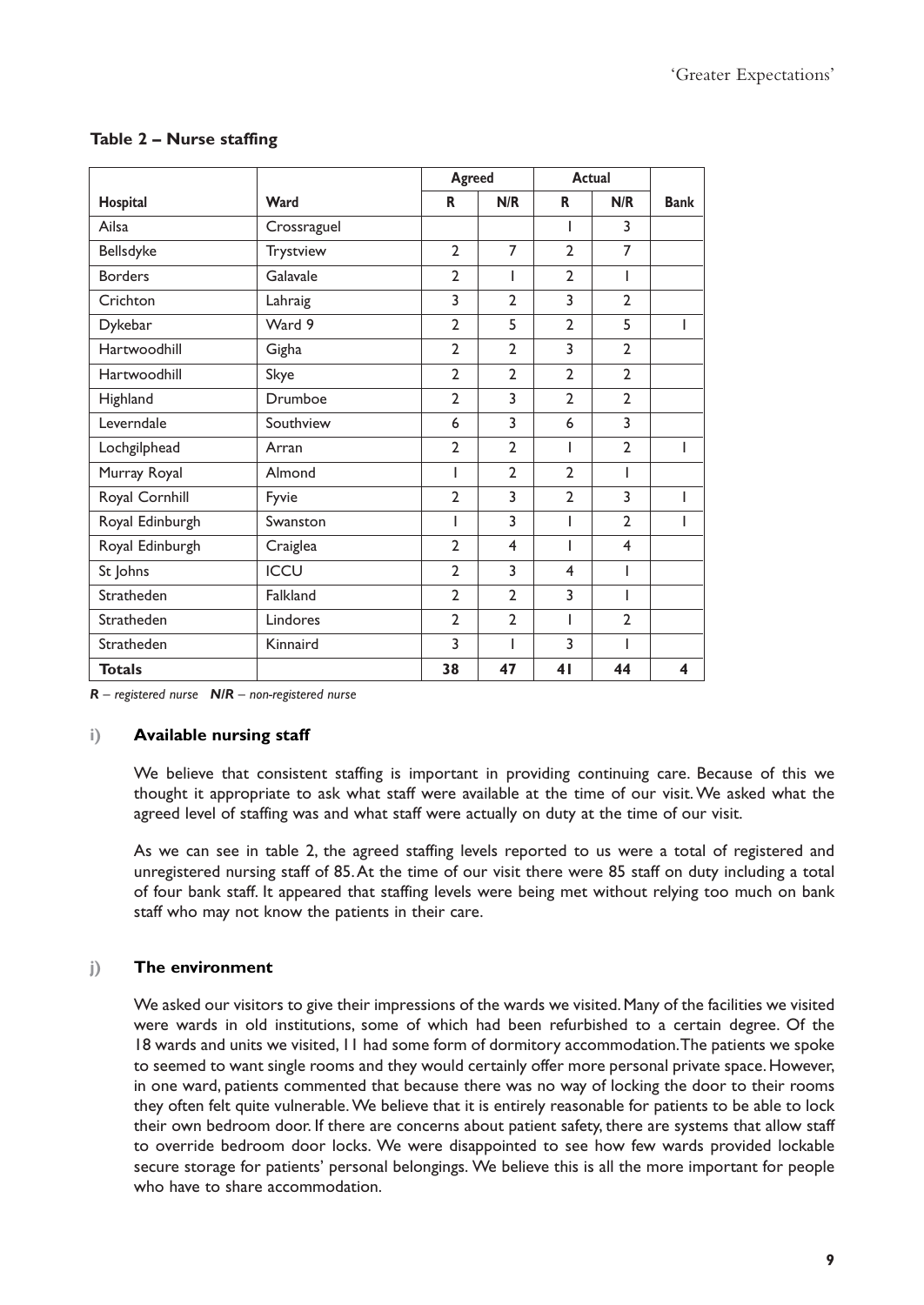We were struck by the wide variation between wards and units in arrangements for patients' access to kitchens. Some wards actively encourage patients to make snacks or hot drinks. In others staff reported that kitchen areas were locked for safety reasons. On the one hand there seemed to be a view that opportunities to make snacks when patients wanted was very reasonable and an important part of rehabilitation. On the other hand, staff were clearly worried about patient safety. Our view is that continuing-care settings should provide as normal an environment as possible and promote activity such as making hot drinks and snacks. Clearly there may be safety issues but we think if kitchens are kept locked, clinical staff and managers should reassess the reasons for this and consider strategies that allow patients as much access as possible while maintaining a safe environment. Simply locking a door may be an easy option.

We were very concerned that in 11 of the 18 wards or units we visited there was no access to drinking water for patients outside mealtimes without asking staff. This is completely unacceptable. Patients must have access to drinking water without having to ask. In one ward we were told the kitchen was locked because patients would 'drink water all the time'.There appeared to have been no thought given to why this might be – perhaps as a result of side effects of medication, or whether it was all patients, a few or just one. Every ward or unit must provide access to water for patients, preferably from a running source and not from jugs.

#### **k) Locking doors**

Of the 18 wards three were locked at the time of the visit.All three of these wards were locked at all times with one having a written policy on the door being locked.The three wards had a total of 102 patients of whom 18 were held under the Mental Health (Scotland) Act 1984 (around 18%). Interestingly, the percentage of patients held under the act in the unlocked wards was 82 out of 187 patients (around 44%). Of the unlocked wards some did lock the door occasionally for clinical reasons with four out of the 15 having a system of recording when the door was locked.Three of these wards had a policy for staff on locking the door.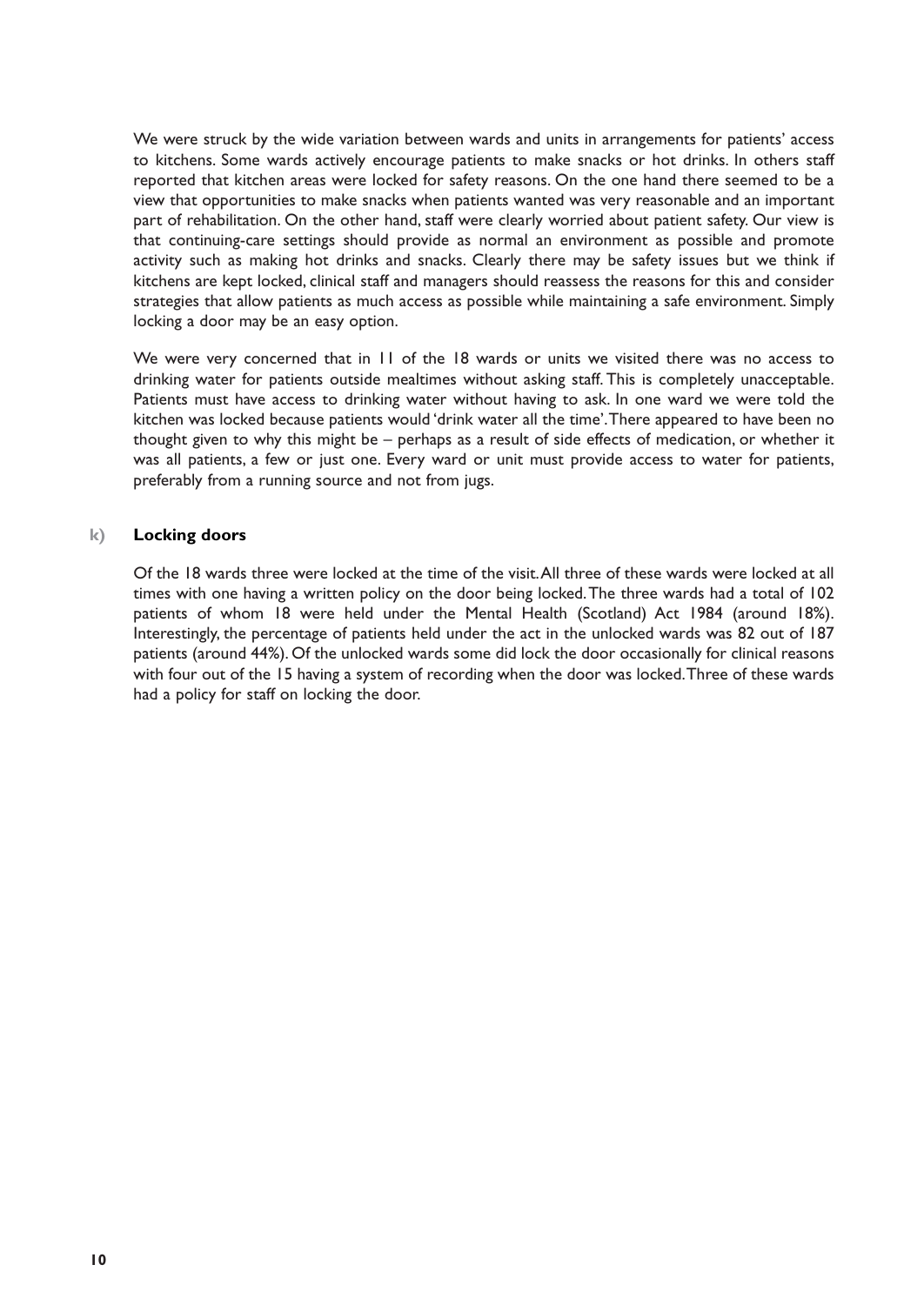## 4. OVERALL IMPRESSIONS

We met many staff fully committed to providing good and creative care to patients. We saw some small facilities that provided care and support to people with severe illness in a domestic setting. We saw evidence in some settings of regular and detailed care reviews, with it being clearly recorded that proper attention was being paid to patients' physical health. However, we also saw large institutional wards where patients slept in dormitories with limited personal possessions and personal space. We were not convinced that the arrangements for patients in some wards meant their care and treatment was reviewed well enough. We did not think enough attention was paid to encouraging contact with community facilities to help reduce, as far as possible, the effects of living in an institution. We were struck by how many patients in the wards were apparently not involved in any kind of activity at the time of our visits.

Some people we visited spoke highly of the staff who were helping them and the facilities they were living in. However, many of the patients we visited were not happy with their lives in hospital. Patients in one ward told us 'it's not a life' and said when asked about activities 'nothing, never anything' and 'we're just incarcerated'.

In general we believe that staff and patients should have greater expectations of what can be provided and achieved in continuing-care settings.We will continue to discuss, on our visits to services, the issues that have arisen locally.We will also raise the issues arising from these visits with the Scottish Executive.

We appreciate that many services have plans to move their current continuing-care services to more domestic-type settings. However, many patients continue to live in what we can only describe as dull and drab institutional settings. No matter what the environment, staff must provide proper skilled treatment and activities to reduce any possible effects of living in an institution, reduce distress and to encourage people to mix more, as far as possible, with life outside the particular care setting. We have included in this report a checklist (appendix 3) which we have drawn up from the issues that arose during our visits. We would encourage managers and clinical staff to take a fresh look, preferably with the involvement of patients, at their continuing-care services.They need to identify improvements that will provide a better life for those people with severe and enduring illness who need high levels of support.We think that we should all have far greater expectations of life for people receiving continuing care.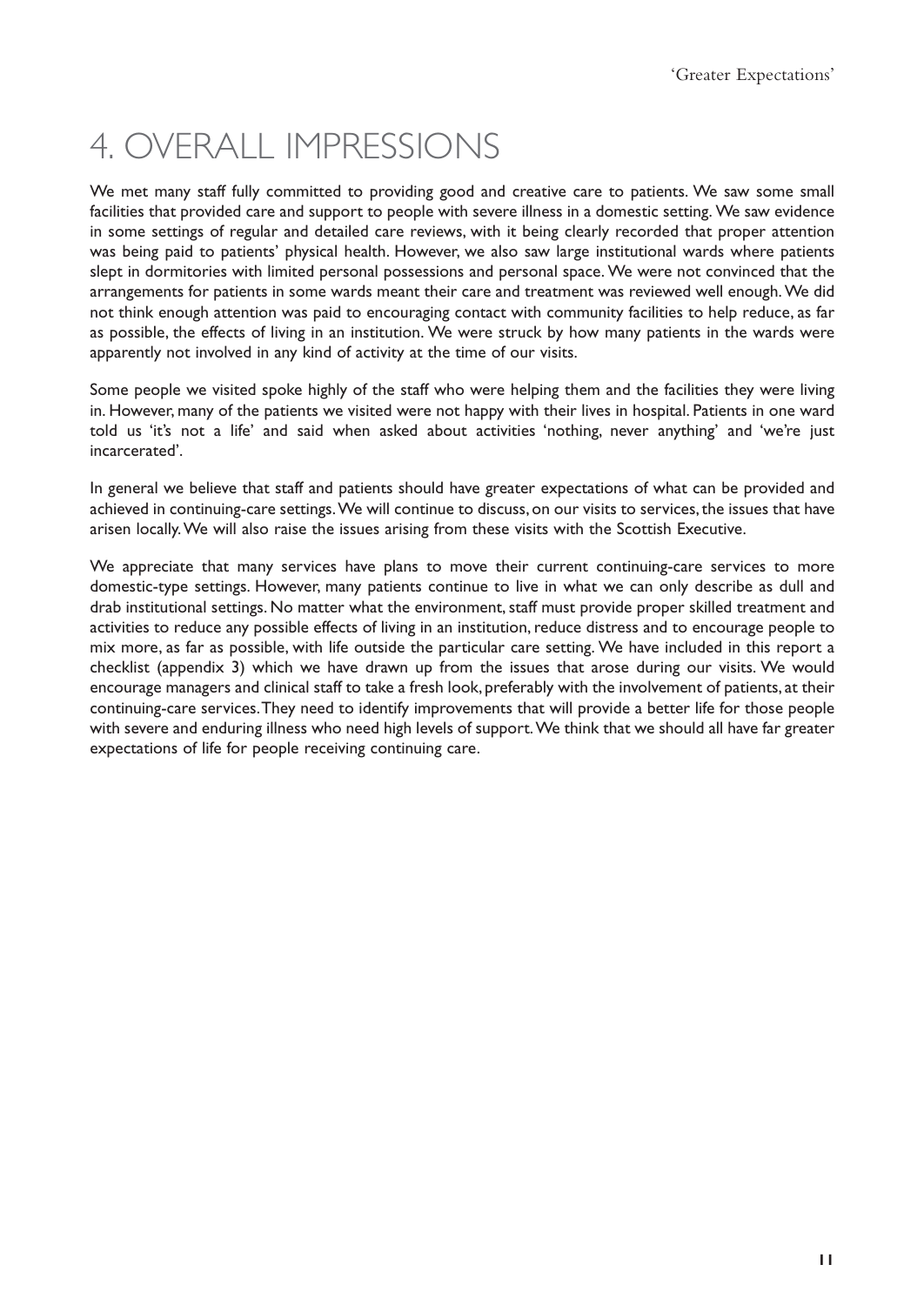### APPENDIX 1



**Chart 1– Age range of patients in the wards and units at the time of the visit**

**Age range**



**Chart 2 – Length of stay**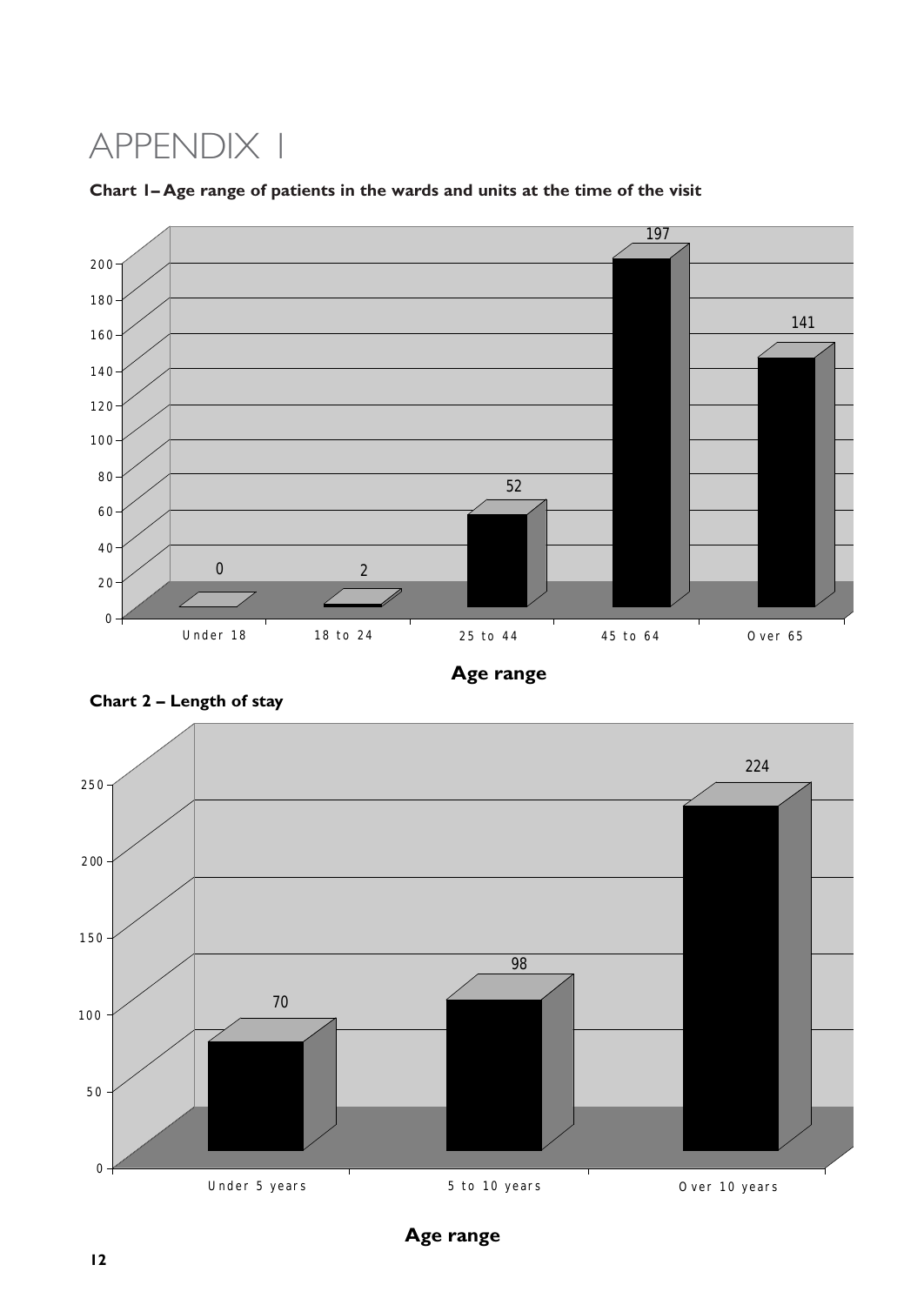# APPENDIX 2 BIBLIOGRAPHY

Phelan, J (2001) Physical health of people with severe mental illness. *British Medical Journal* 322, 443-444.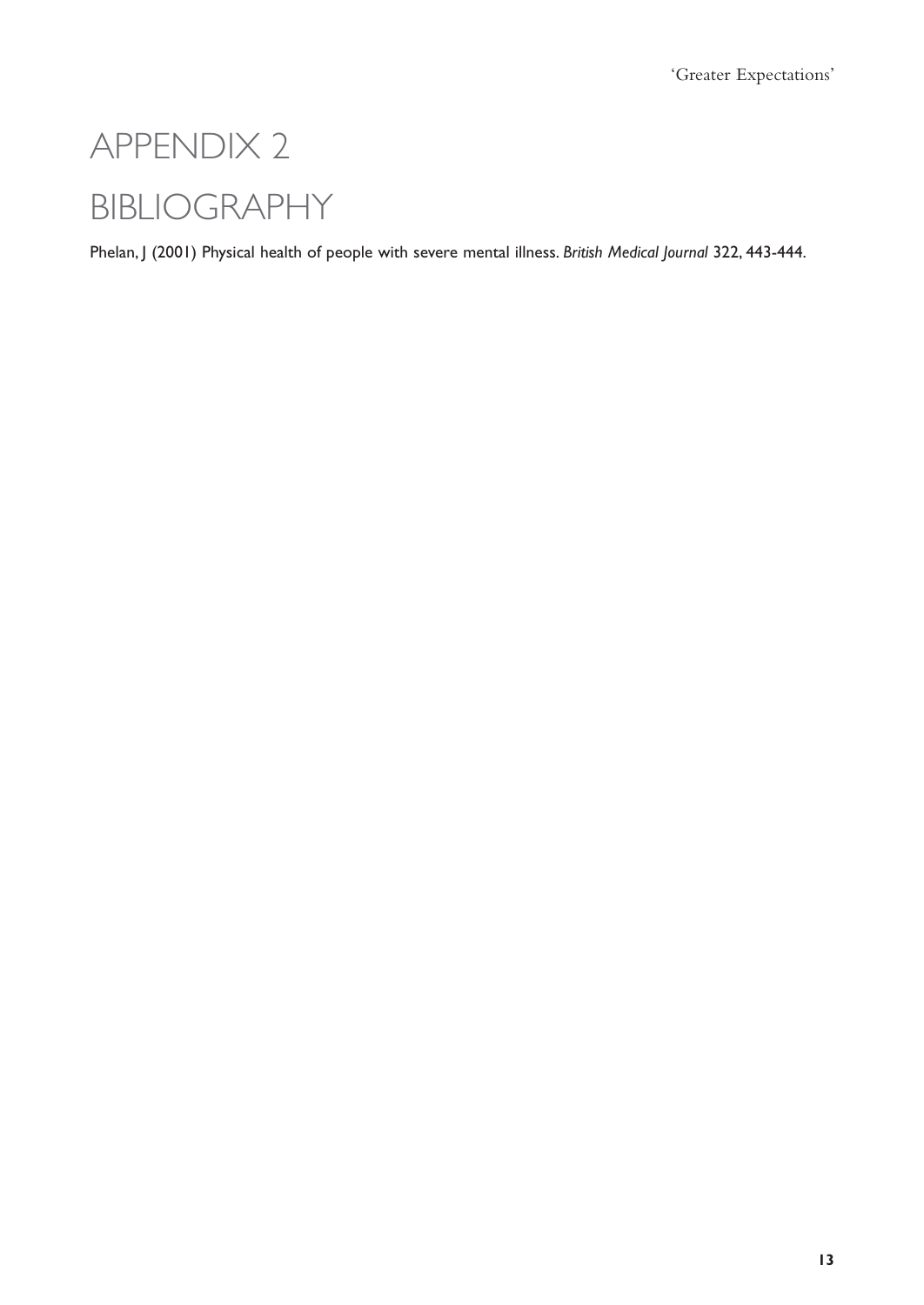### APPENDIX 3

### **Checklist for managers of continuing-care facilities**

|                |                                                                                                                                      | <b>YES</b> | <b>NO</b> | DON'T | KNOW ACTION REQUIRED |
|----------------|--------------------------------------------------------------------------------------------------------------------------------------|------------|-----------|-------|----------------------|
| I              | Do all your patients have their<br>own care plan with a clear<br>case history?                                                       |            |           |       |                      |
| $\overline{2}$ | Is there an effective system<br>for making sure regular case<br>reviews are carried out?                                             |            |           |       |                      |
| 3              | Are all appropriate staff,<br>relatives and advocates<br>involved in case reviews?                                                   |            |           |       |                      |
| $\overline{4}$ | Is there a system of audit to<br>make sure reviews are taking<br>place at agreed time intervals?                                     |            |           |       |                      |
| 5              | Is there a system to make<br>sure regular physical health<br>reviews are carried out?                                                |            |           |       |                      |
| 6              | Is there a system of auditing<br>health reviews?                                                                                     |            |           |       |                      |
| $\overline{7}$ | Is there a system to make<br>sure that you have assessed<br>the ability of all patients to<br>give informed consent to<br>treatment? |            |           |       |                      |
| 8              | Is there a system to monitor<br>high-dose medication for<br>mental disorder?                                                         |            |           |       |                      |
| 9              | Is there an advocacy service<br>available to patients and is<br>information about the service<br>available to patients?              |            |           |       |                      |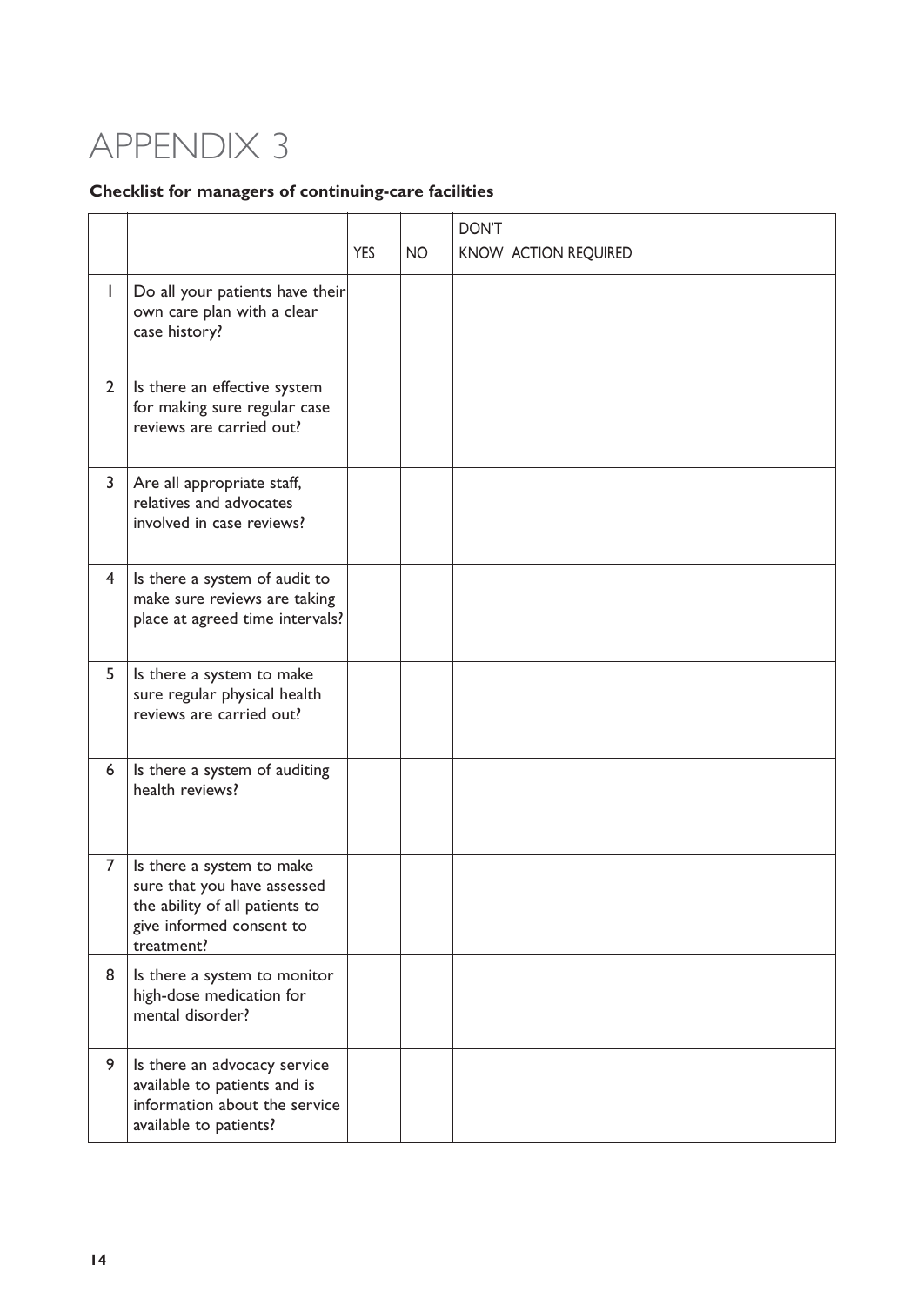|                 |                                                                                                                                                                                |            |           | DON'T |                      |
|-----------------|--------------------------------------------------------------------------------------------------------------------------------------------------------------------------------|------------|-----------|-------|----------------------|
|                 |                                                                                                                                                                                | <b>YES</b> | <b>NO</b> |       | KNOW ACTION REQUIRED |
| $\overline{10}$ | Is there a system (with clear,<br>understandable written<br>information) to make sure<br>that patients, as far as<br>possible, are aware of their<br>treatment and care plans? |            |           |       |                      |
| $\mathbf{H}$    | Is there written information<br>for patients on what activities<br>are available in and out of the<br>ward?                                                                    |            |           |       |                      |
| 12              | Is there written information<br>and a system of explanation<br>for patients about how<br>personal money is managed in<br>the ward or care setting?                             |            |           |       |                      |
| 3               | Is there a system to audit<br>what activities patients are<br>actually involved in?                                                                                            |            |           |       |                      |
| 4               | Do patients have lockable<br>storage facilities?                                                                                                                               |            |           |       |                      |
| 15              | Do patients have access to<br>water or drinks without<br>asking?                                                                                                               |            |           |       |                      |
| 16              | Do all patients, where<br>possible, go on a regular<br>holiday?                                                                                                                |            |           |       |                      |
| 17              | Is there a written policy and<br>procedure about locking<br>doors within and outside of<br>the ward or unit?                                                                   |            |           |       |                      |
| 8               | Has there been a recent<br>review of the environment of<br>continuing-care facilities in<br>your service?                                                                      |            |           |       |                      |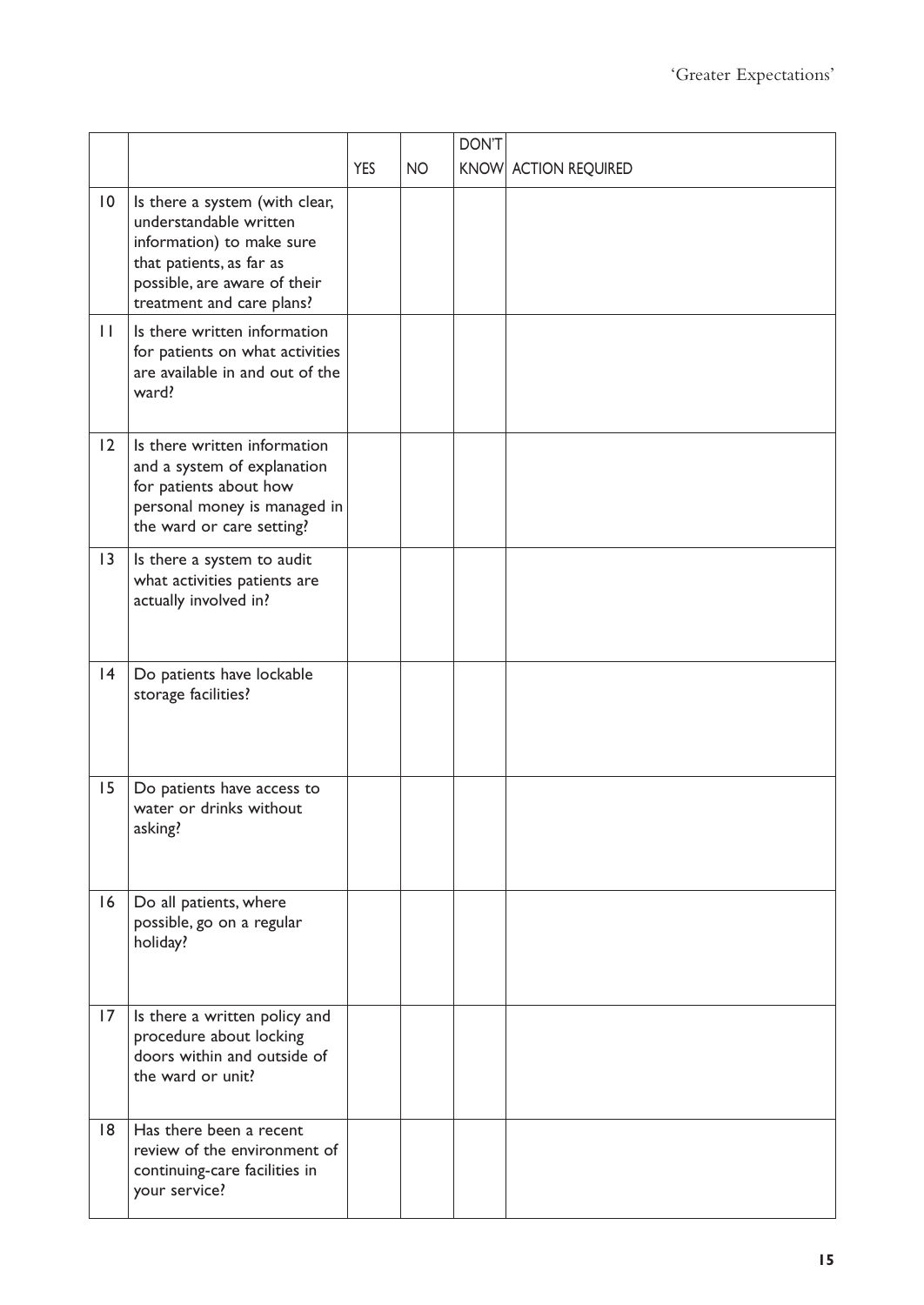### CONTACT US

If you feel you would like to discuss any matter with us you can contact us, in confidence, in the following ways:

- By phone: 0131 222 6111
- By email: enquiries@mwcscot.org.uk
- At our website: www.mwcscot.org.uk You can use our web site to ask for help or to get our full Annual Report and other publications.
- In Writing: Mental Welfare Commission for Scotland, K Floor, Argyle House, 3 Lady Lawson Street, Edinburgh EH3 9SH.

Produced: August 2003